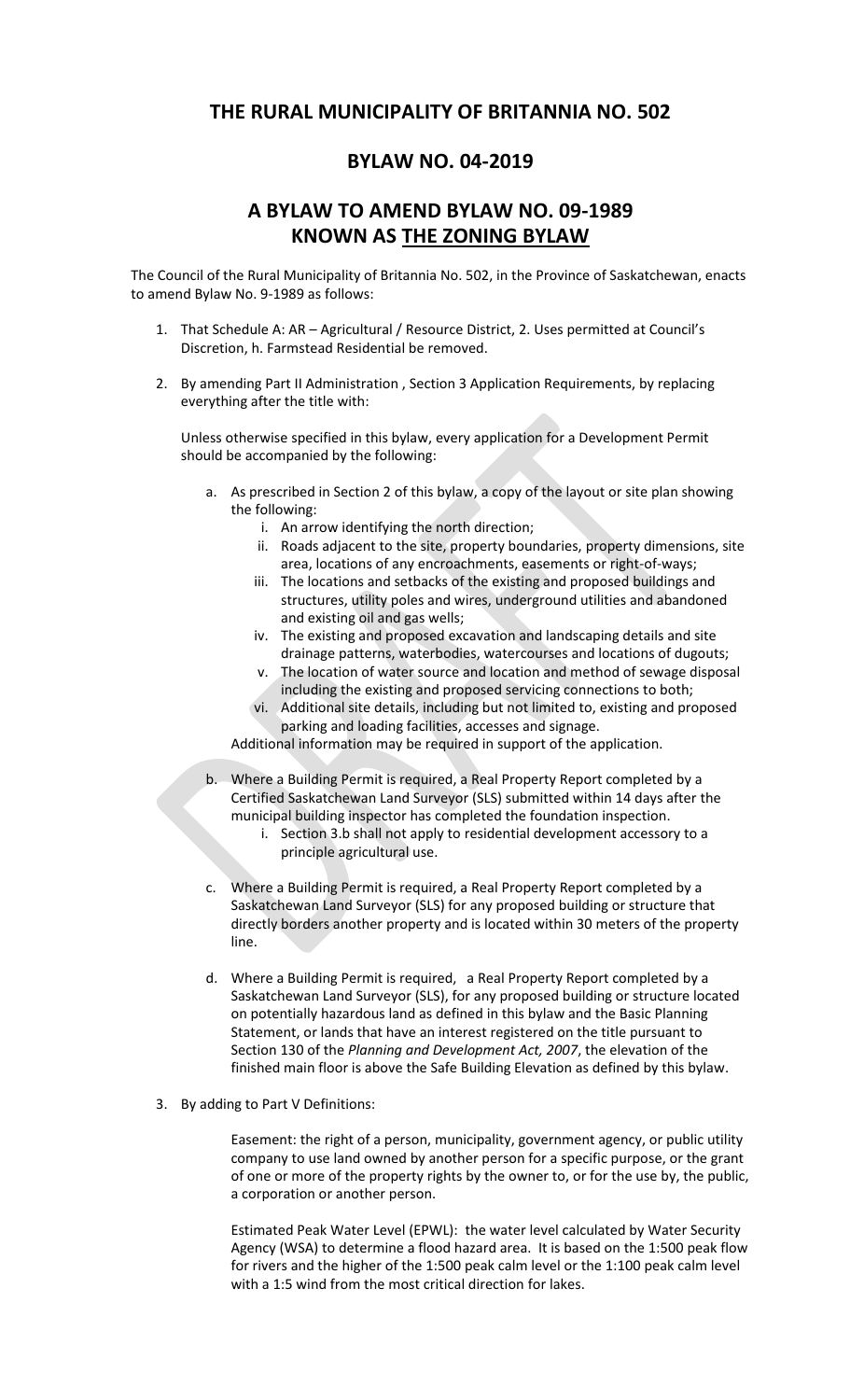Foundation: any pads, pilings, pony walls or other support structures made of concrete, wood, steel or other material, placed on or in the ground where a building will be constructed or installed.

Landscaping: modification and enhancement of a site through the use of any or all of the following elements:

- a.Hard landscaping consisting of non-vegetative material, such as brick, stone, concrete, tile and wood, but excluding monolithic concrete and asphalt;
- b.Soft landscaping consisting of vegetation such as, trees, shrubs, hedges and grass and/or;
- c.Architectural elements.

Monolithic concrete: concrete structural elements such as footings, slabs, foundations, grade beams, piers, and columns being poured simultaneously.

Real Property Reports: a legal document that illustrates the location of all relevant visible public and private improvements relative to property boundaries. It is in the form of a plan or illustration of the various physical features of the property including a written statement detailing the surveyor's opinions or concerns. It is relied upon by the municipality as an accurate representation of the improvements to property.

Safe Building Elevation (SBE): the elevation level defined by the Ministry of Government Relations at time of subdivision and by municipal bylaw for which flood-proofing must be undertaken for developments in the flood hazard area. The SBE is calculated as the Estimated Peak Water Level plus a freeboard value. The freeboard allows for uncertainties in the calculations, and for other possible hazards such as ice shove, ice jams, and erosion.

Waterbody: any location where water flows or is present, whether or not the flow or the presence of water is continuous, intermittent or occurs only during a flood, and includes but is not limited to, wetlands and aquifers.

Watercourse: a river, stream, creek gully, ravine, spring, coulee, valley floor, drainage ditch or any other channel having a bed and sides or banks in which water flows either permanently or intermittently.

- 4. By amending Part II Administration Section 9. Offence and Penalties, by removing everything following the title and replacing it with:
	- a. Pursuant to Section 242 of *The Planning and Development Act, 2007,* the Development Officer may inspect any development suspected of contravening *The Planning and Development Act, 2007*, or any regulation or bylaw made pursuant to *The Planning and Development Act, 2007*. If it is determined that a contravention exists, the Development Officer may notify the owner in writing and instruct the owner to correct the contravention within a set time period. If for any reason the contravention has not been corrected within that time, the Development Officer may extend the time period or issue a Zoning Compliance Order pursuant to Section 242(4) of *The Planning and Development Act, 2007* to achieve bylaw conformance.
	- b. Any person who contravenes this Bylaw is guilty of an offence and is liable, on summary conviction, to the penalties provided by section 243 of *The Planning and Development Act, 2007.*

\_\_\_\_\_\_\_\_\_\_\_\_\_\_\_\_\_\_\_\_\_\_\_\_\_ Reeve

(SEAL)

Administrator

\_\_\_\_\_\_\_\_\_\_\_\_\_\_\_\_\_\_\_\_\_\_\_\_\_